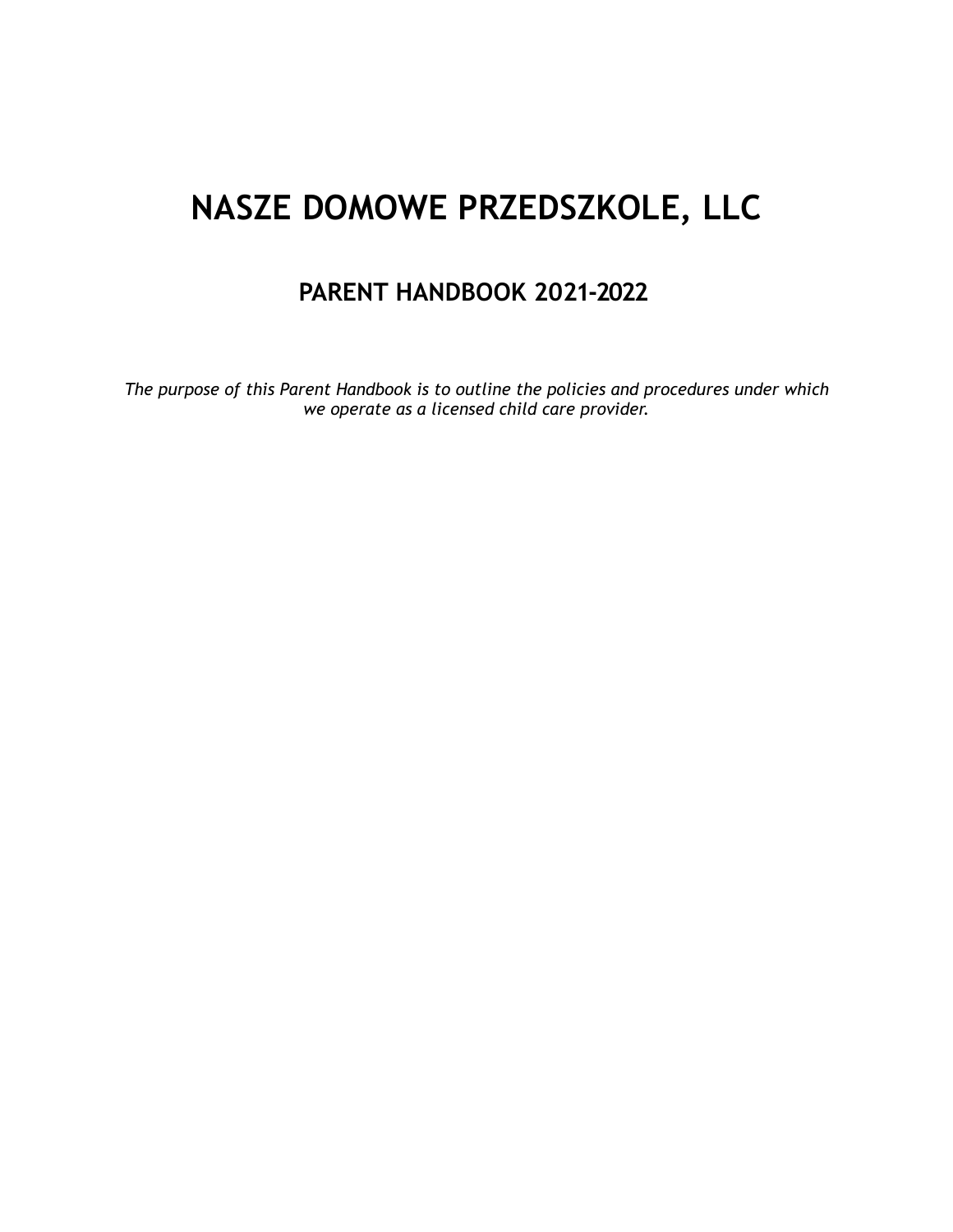#### ➢ *Licensing*

Nasze Domowe Przedszkole, LLC Group Home Daycare is licensed and complies with all licensing regulations and standards. The home daycare is subject to inspection by fire and licensing officials.

# ➢ *Privacy Policy*

Nasze Domowe Przedszkole, LLC Group Home Daycare will protect your family's privacy and follow Illinois privacy law. All records and information about your child and your family will be kept private and confidential, unless written permission has been given to reveal specific information. The employees of Nasze Domowe Przedszkole, LLC Group Home Daycare ask that you also respect the privacy of their families by not sharing any information you learn about their families, without written permission. We know that this can be difficult, so please talk with us if you have any questions about this.

# ➢ *No Discrimination*

Nasze Domowe Przedszkole, LLC Group Home Daycare will not discriminate against any child, parent, or family for reasons of race, color, sex, age, disability, national origin, sexual orientation, or public assistance status.

# ➢ *Termination Policy*

The first 10 days of care are considered a trial period, in which case either party can terminate the contract without written notice. There will be NO REFUND of deposit. After the first 10 days the provider will require a 4 week written notice from parents to terminate the contract in order to get full deposit worth/free of charge last week of care (when all other requirements are met). Daycare provider reserves the right to terminate the contract at any time for any reason- there will be NO REFUND of deposit.

# ➢ *Your Responsibilities* /*Our Partnership*

Nasze Domowe Przedszkole, LLC Group Home Daycare expects to work together with you to ensure that your child has the opportunity to develop to his or her fullest potential. The staff and parents will communicate often about your child's physical, emotional, social, and intellectual growth. Please inform the staff of any change in the child's schedule, routine, or home environment. The staff will do the same for changes in the daycare that affect your child. You will provide any special instructions in writing for eating, allergies, health issues, etc.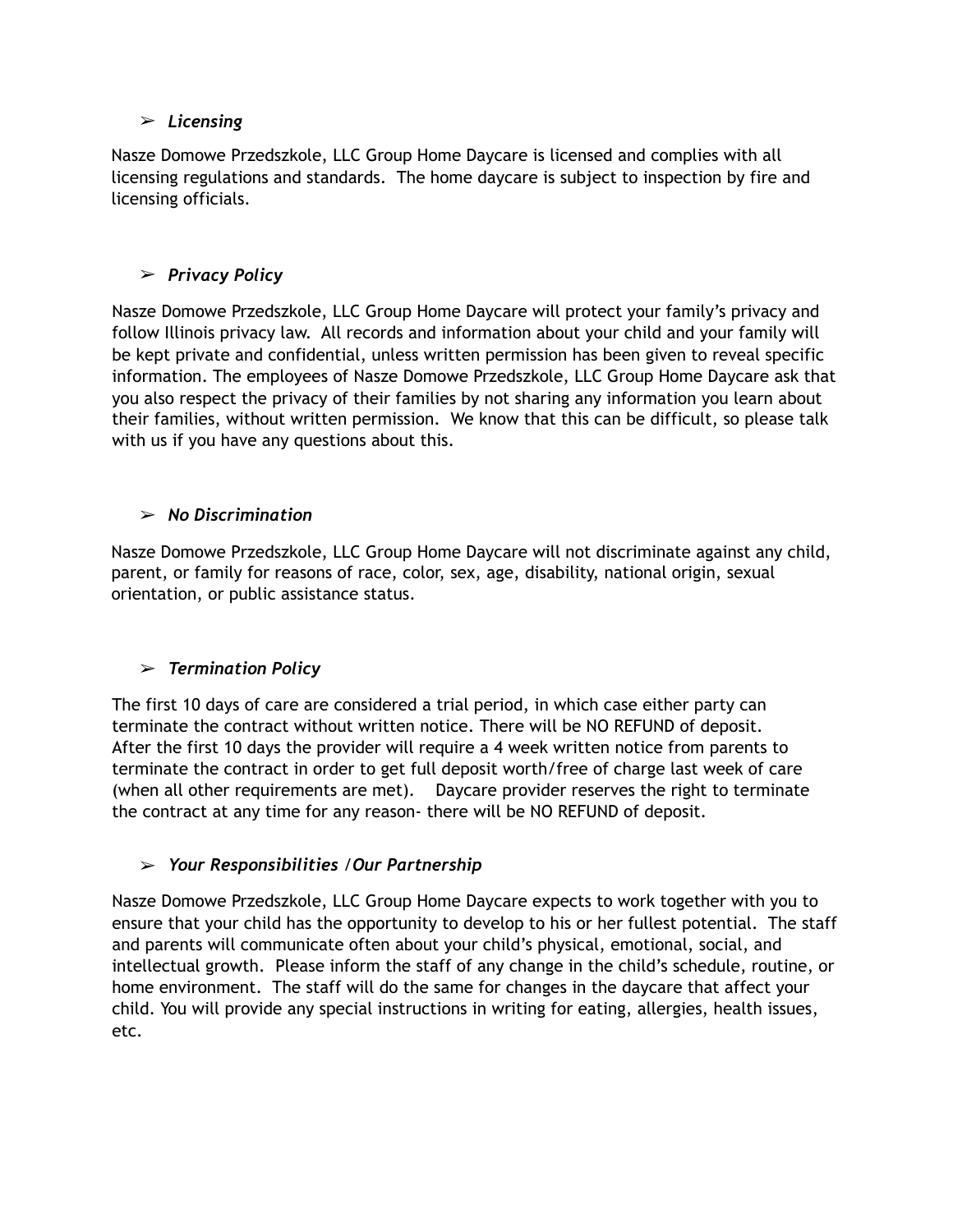#### ➢ *Mandated Reporters*

The staff members at Nasze Domowe Przedszkole, LLC Group Home Daycare are statemandated reporters of suspected physical or sexual abuse of children. This means that if they have reason to believe that any child in the daycare has been neglected or abused, they are required by state law to report this to the licensor or to the local child protection office. If you suspect that any child in the program is being physically or sexually abused, please talk to an employee immediately. If you wish to report suspected child abuse or neglect, you may contact the licensor or the local child protection office.

#### ➢ *Holidays (Daycare is closed)*

#### **Note:**

*Nasze Domowe Przedszkole, LLC Group Home Daycare will be closed during these holidays. Daycare will be closed Friday before and/or Monday after if the holiday falls on Saturday and/or Sunday depending when it is observed. You will be charged a full day's pay for these holidays.* 

- Fourth of July
- Labor Day
- Memorial Day
- Thanksgiving Day and Friday following Thanksgiving Day
- Christmas Eve
- Christmas Day
- New Year's Eve
- New Year's Day
	- ➢ *Vacations*

The daycare provider will have up to **15 vacation days** each calendar year. You will be given at least 3 weeks' written notice when vacation days are used and daycare will be closed because of it, so that you can locate backup care. **Tuition payment will be optional** when daycare is closed due to provider's vacation days.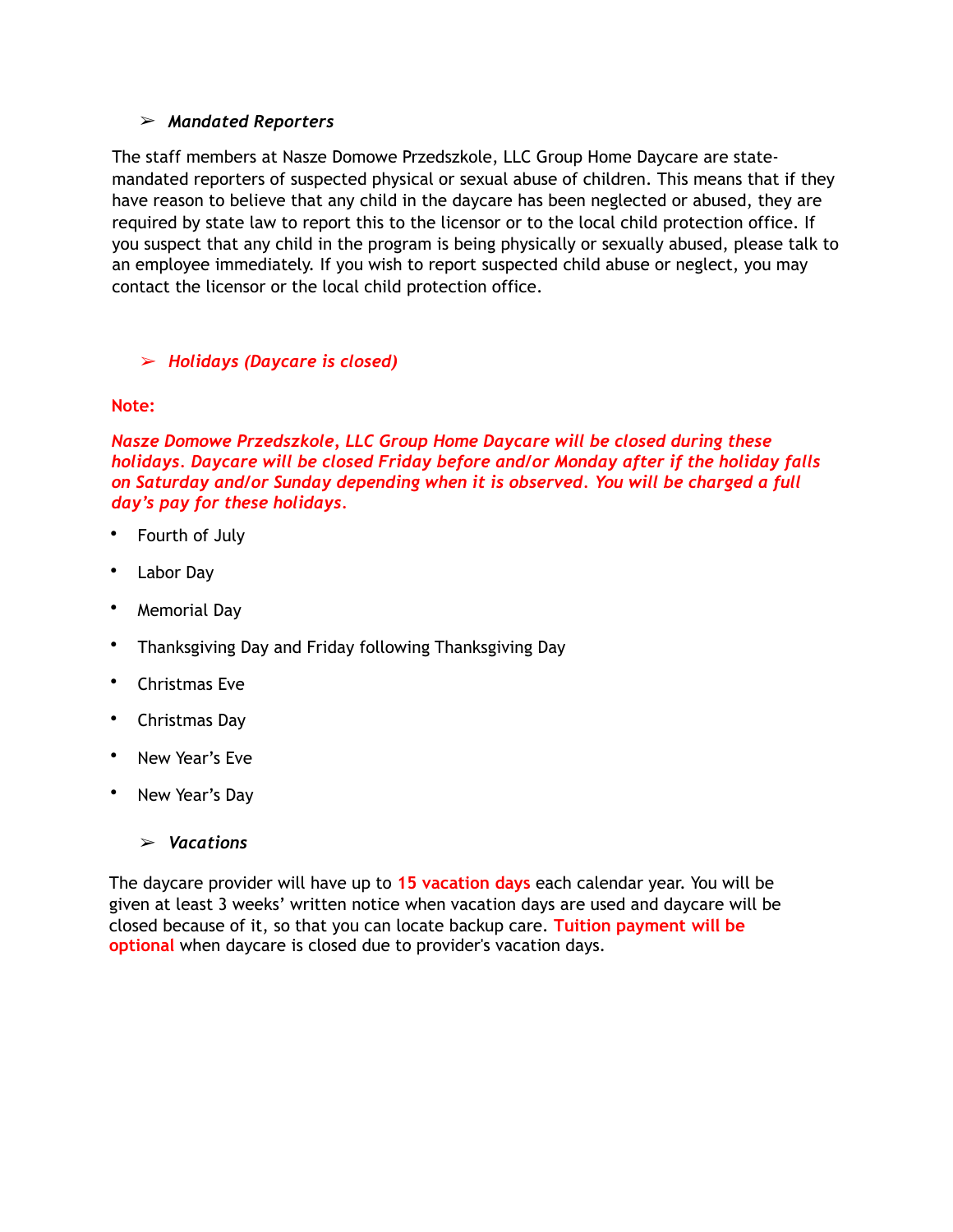#### ➢ *Deposit*

A one-time fee of a nonrefundable deposit equal to one week of care is due at time of enrollment. The deposit can only be credited towards the last week of your child's enrollment when at least ONE FULL YEAR of full-time care is completed.

#### ➢ *Payment Policy/Attendance*

**For your convenience your yearly tuition is broken up into weekly payments. You are responsible for your child's tuition amount regardless of any days your child is ill or does not attend our daycare for any other reason.**

**WEEKLY PAYMENT** is due on the first day of each week that the child is attending daycare - Cash, Check, PayPal or Credit will be accepted. In the event when check is returned for any reason the one week deposit will be used for that week. The child will not be able to return to daycare the following week unless the deposit is re-submitted in cash as well the current weekly payment.

#### Return Check Fee is \$30.00

There will be a \$20.00 fee for each day that the payment is received late*. If the payment is not received by Friday the child cannot come back to our daycare unless all the late fees (\$20 per each late day=\$100 per week), plus the past weeks payment, as well as the current weeks payment are received. ONLY Cash or Credit will be accepted in that event.* 

# ➢ *Backup Child Care Arrangements*

You will be responsible for finding backup child care if the daycare must close or is unable to care for your child for the day. This may include, but is not limited to, the following reasons:

- Your child is sick (You are responsible for full tuition payment).
- The daycare closes due to provider's vacation (NO tuition payment required).
- Daycare closes due to mandatory local, state or federal government due to weather, outbreaks, or any other reason deemed viable by the government authority including closure due to Covid-19 outbreak. (You are responsible for full tuition payment, for up to 30 days per year)

#### ➢ *Late Pick-Ups Fee*

HEALTHY CHILD: The sign-in/out clock will be used as standard time. Our daycare closes promptly at 5:00 P.M.

After 5:00 P.M the charge will be \$2.00 per minute, with a minimum fee of \$20. Time will be clocked out as parent is leaving daycare with child, **NOT** when parent enters daycare. Please do not be late. *Please be courteous, the staff would like to spend time with their families.*

SICK CHILD: Parents will have one hour (60 minutes) from the moment they are contacted by provider about their sick child to have their child picked up from daycare. Every minute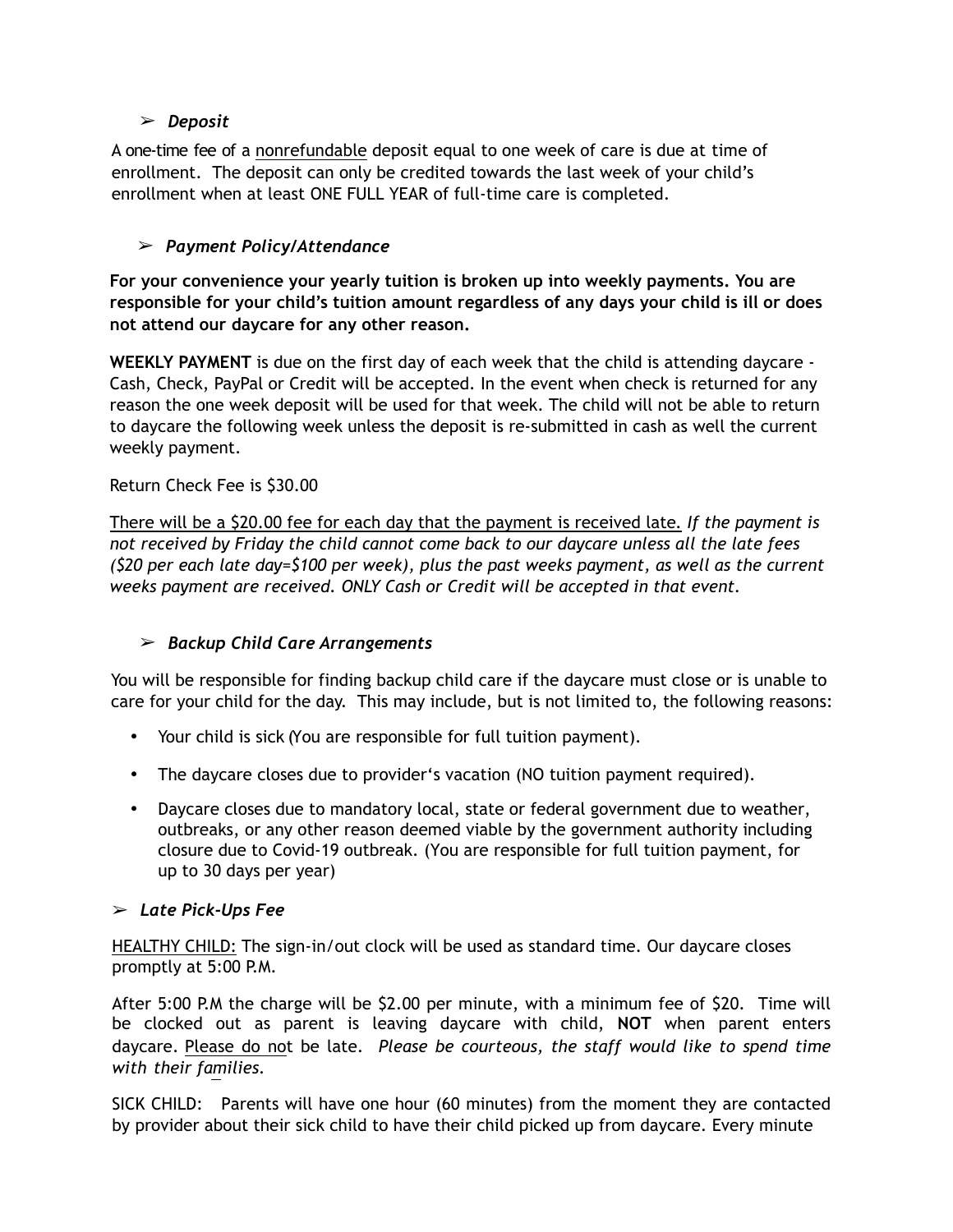following the hour time period will be charged at \$2.00 fee, equaling \$120.00 for every sixty minutes. We take the health of the children in our care very seriously and we will not tolerate late pick-ups. *Please make sure you have a plan in place in case your child becomes sick during the daycare hours.* 

# ➢ *After Hours Policy*

If you fail to pick up your child by the end of our operation hour which is 5:00 P.M, the staff will make 3 attempts to contact you. If we cannot reach you we will contact the emergency person listed on the Application, to inform them your child is still in our care without notice from you. The daycare will keep your child for 2 hours after the closing time, with late fees accruing, before contacting the local police and/or the Child Abuse Hot-line. The daycare will continue normal responsibilities for the child's protection and well-being.

If for any reason your and/or the emergency person's contact information changes, including addresses and phone numbers for home, work and/or cell phones you need to notify the daycare immediately.

# ➢ *Bulletin Board, Children's Folders, Parent Sign In/Out Cards*

# You are required to clock in and clock out your child everyday they are in attendance.

You are responsible for checking the Bulletin/Information Board and your child's cubbies for changing information including but not limited to art work, dates closed notices, monthly newsletters and daily reports, etc.

# ➢ *Activities/Curriculum*

The daycare will conduct a wide variety of activities with your child, including but not limited to: language development, in-group games, circle time, sensory art activities, outdoor play, art and science projects, puzzles, games, fine and gross motor skills, free play, neighborhood field trips, dramatic play and more. All children's activities will be appropriate to the age of your child, which means they will be within the abilities of your child.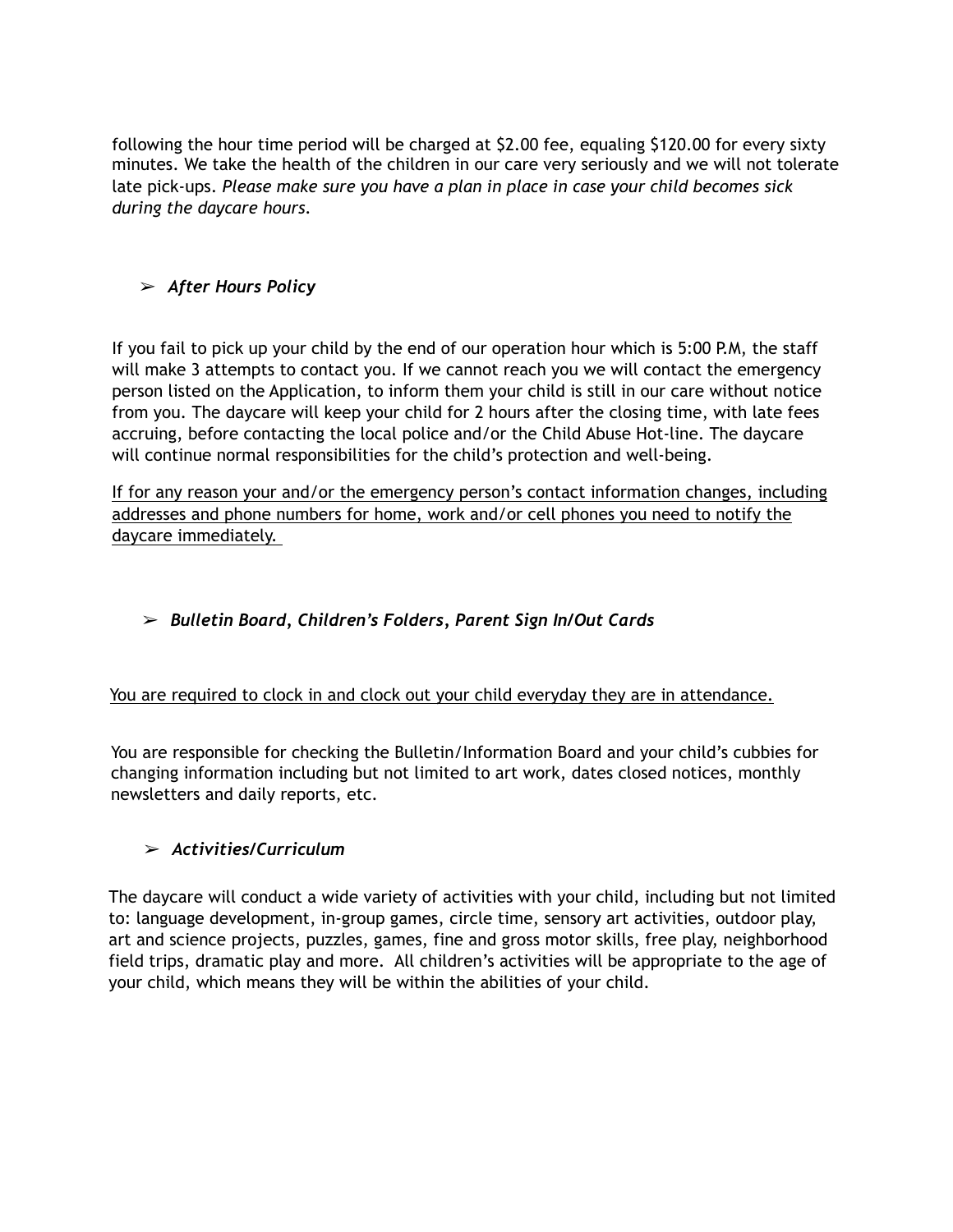# **>>** *EDUCATIONAL PROGRAMS: PRESCHOOL and PRE-K*

As a part of our curriculum we offer Preschool and Pre-K Program 5 days per week, starting in September through May,(this program is for **full-time students only**). In order to participate your child has to be at least 3.5 years of age on September 1st of the given year, show interest in preschool activities and be potty trained (no kids in diapers or pull-ups will be allowed in the class room). Your child must be potty trained in order to attend our educational program. If your child is age appropriate but still in a diaper or a pull-up, they will be excluded from the program until the following year.

#### **Part-time students do not participate in Preschool and Pre-K programs.**

# ➢ *TV Viewing*

Television viewing -if any- will be limited to 30 minutes per day and will be limited to age appropriate and/or educational viewing, for example: PBS and the Disney Channel. On occasions, usually Fridays or days when the weather is not cooperative we may choose an appropriate children's video to watch.

#### ➢ *Holiday Celebrations*

- o Valentine's day
- o Easter
- o Halloween
- o Thanksgiving
- o Christmas
- o Birthdays

NOTE: We will celebrate the child's birthday on the day of their birthday or as close to that day as possible.

Please **DO NOT BRING** treats from home as we cannot serve them due to child allergies and diet restrictions.

#### ➢ *Clothing*

#### Make sure to dress your child appropriate to the weather.

You are required to bring a clean change of clothing for your child that is appropriate for the season, including a shirt, pants, underwear, and socks. For an infant or toddler you must provide several changes of clothing, disposable diapers. Please label items with child's name to avoid mix-ups. Please have in mind that we have infants and toddlers present in our care and **small accessories are not allowed** as they can cause choking and suffocation hazards for example: jewelry, watches, belts, strings, small hair pins, etc. We are not responsible for your child's lost or broken accessories.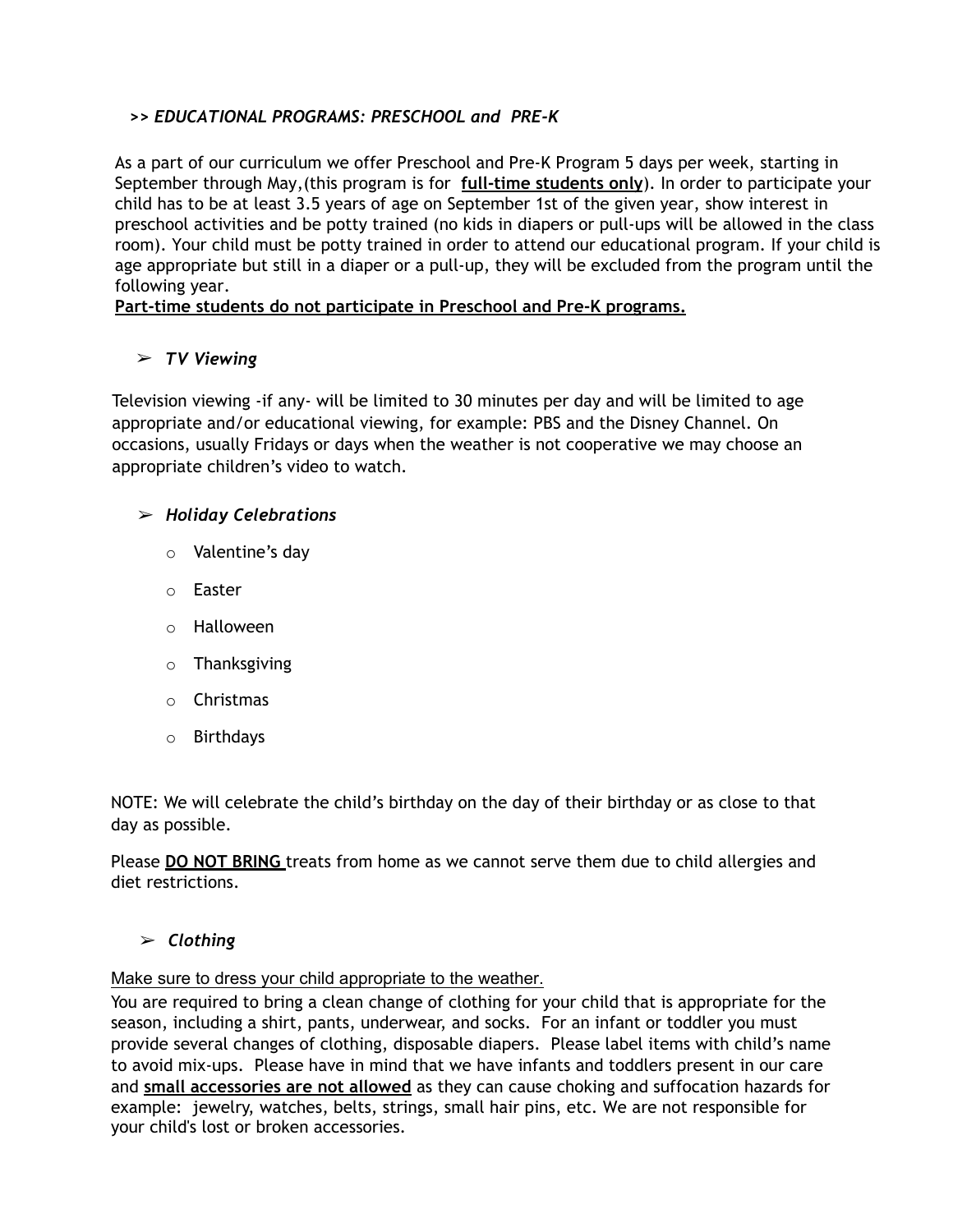#### ➢ *Food and Nutrition*

Nasze Domowe Przedszkole, LLC Group Home Daycare provides quality, homemade meals that are nutritious, healthy, and delicious. Most of our products are *Organic* and *Gluten Free*. A copy of the menu will be posted daily on the menu board.

Our daycare program has the following meal schedule:

- ➢ **AM Snack:** 8:30 am
- ➢ **Breakfast:** 10:30am
- ➢ **Lunch:** 1:00 pm
- ➢ **Dinner:** 4:00 pm

**NOTE:** These are the times that the meals are served to the children of 18 months and up – younger children are on their own meal/snack schedule. If your child arrives after a scheduled meal time or is picked up before a scheduled meal time your child will not be served that meal (breakfast is exception).

At mealtimes, the daycare will offer the meals to the children but will not require them to eat it. You will be notified of any changes in your child's eating habits. If your child has an allergy to any food or beverage, you must notify us in writing. For an infant the daycare does provide formula, however, you can choose to bring your own brand. The daycare does require you to bring bottles. A child requiring a special diet due to medical reasons, allergic reactions, or religious beliefs shall be provided meals and snacks in accordance with the child's needs and the written instructions of the child's parent, guardian, or a licensed physician.

# ➢ *Naps and Quiet Time*

Per Illinois Licensing Standards for Group Daycare Homes, a supervised nap period for all children less than six years of age is required. There is a daily nap/rest period, usually between 1:30 PM and 3:30 PM (time may slightly vary). You may bring a special blanket or other security item for nap time. To minimize the risk of Sudden Infant Death Syndrome, children under 24 months of age shall be placed on their backs when put down to sleep. Children under 15 months may have their own sleep schedule. WE DO NOT PROVIDE SERVICES TO CHILDREN WHO DON'T NEED A FULL AFTERNOON NAP.

# ➢ *Learning to Use the Toilet*

# **Nasze Domowe Przedszkole, LLC Group Home Daycare does not potty train kids.**

The initial start needs to be done at home for at least two weeks with success (no accidents) before it can be effectively started at daycare.

When your child is ready to be potty trained, it is the parents responsibility to teach and make your child comfortable using the potty, that includes recognizing when its time to go to the potty, taking off/pulling down/undressing, getting on the potty and sitting in a way that is proper, getting off the potty, getting dressed, washing hands, etc. Once you have practiced potty at home and your child is comfortable with all the steps by him/her self with no or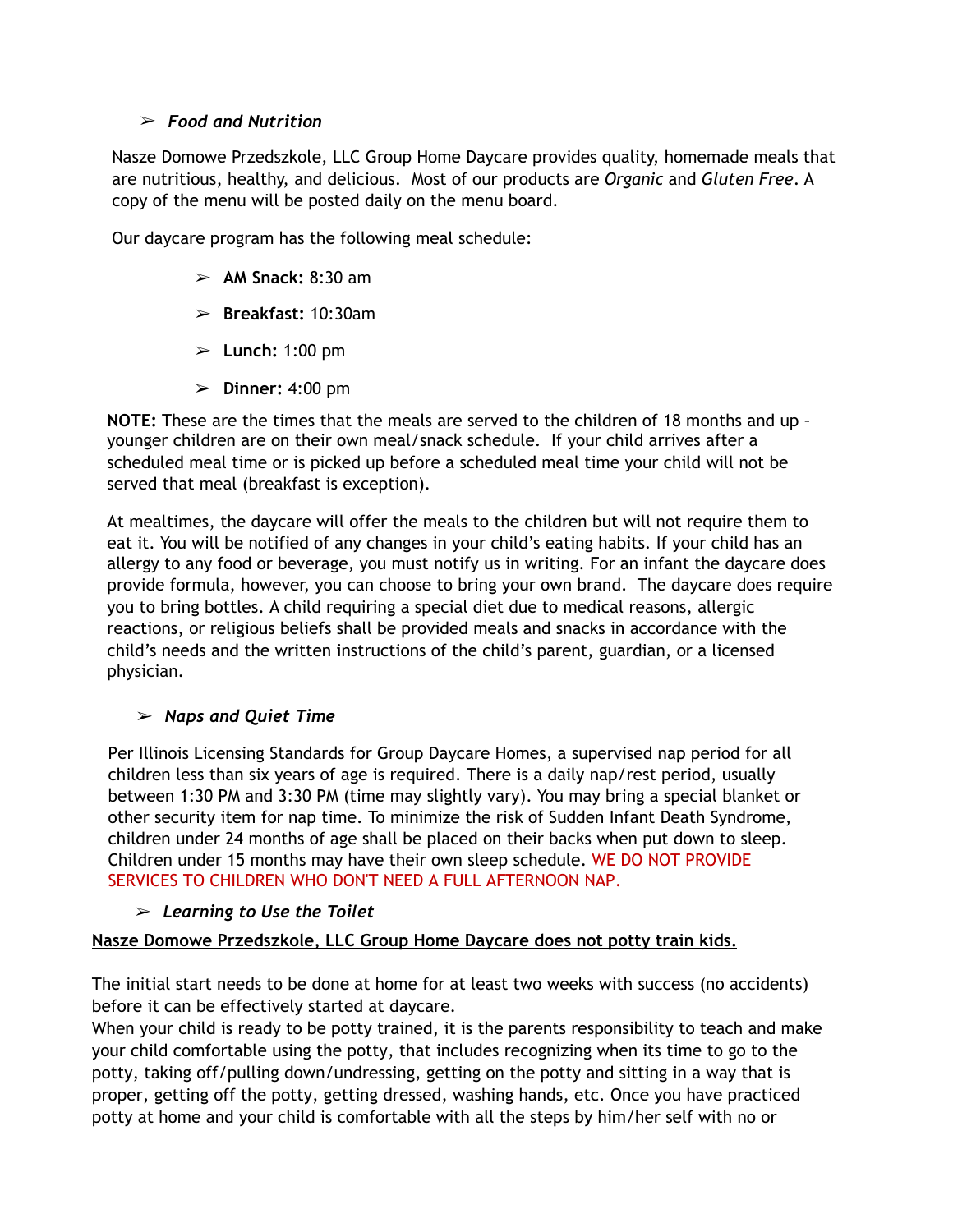minimal assistance, we will start assisting your child in toilet use at the daycare. Because we cannot allow children to just go in and out of the bathroom freely to use the potty, they must learn to tell us or signal us so that we can accompany them into the bathroom and supervise them. At home you can allow your child free access to the bathroom if you choose so, but we are prohibited by our regulations to allow a child to go unaccompanied. Because of this they need to learn to tell the teacher that they have to go BEFORE they "go". We do accept non-verbal signs that the child has to go or non-verbal behavior. Until they are able to do this **we will not start the potty process**.

#### Things we do to get kids ready to train:

- 1. We start reading potty books and talking about going potty in the big girl/or big boy potty.
- 2. We practice with them getting their pants up and down on their own and hand washing.
- 3. We supervise them and watch for signs that they have to go to the potty. We will also ask them if they have to go potty and if they say "yes", we will take them to the potty.
- 4. We keep close communication with the parents about any indicators suggesting the child is ready so that the parent can start the training at home if they haven't done so yet.

#### Things we don't do:

We do not put kids on a potty schedule where they go every half hour or hour. It is very time consuming with little or no benefit and the day pretty much centers on around the potty which just isn't realistic in this setting. We don't clean out pooped underwear- we will dispose of it immediately into the garbage. We will bag pee soaked underwear. We don't do laundry. Soaked clothes are bagged and returned to the parents at the end of the day.

# ➢ *Toy Policy*

# **NO TOYS FROM HOME ARE ALLOWED during high flu season (from September to March).**

Parents are required to check their child's pockets before entering the daycare to make sure the child does not bring anything into the daycare. If coins or small objects are found on your child they will be removed and discarded. We are not responsible for safe keeping any outside toys or objects.

Please understand that we have infants and toddlers playing among your child and that any small object or age inappropriate toy can cause an emergency.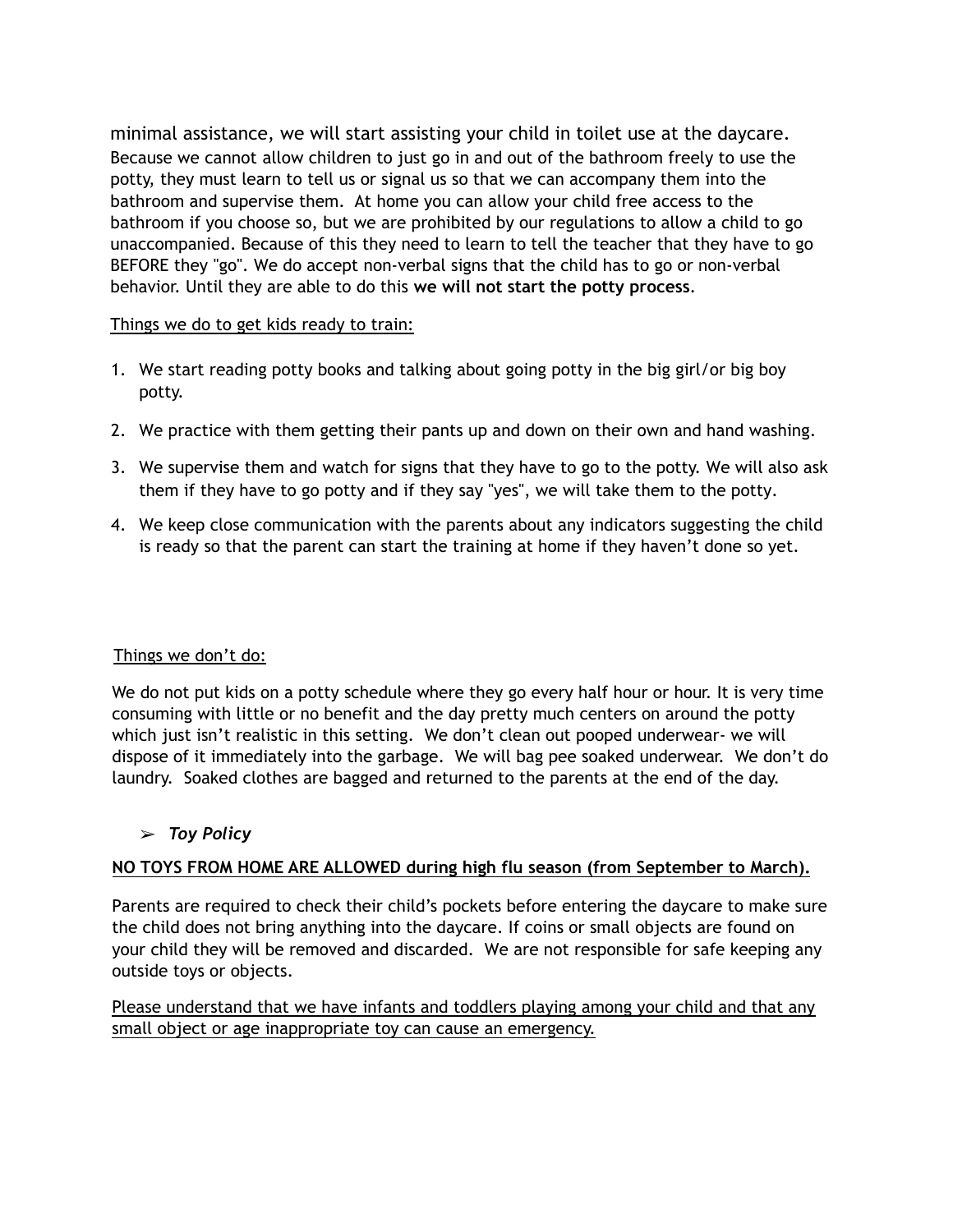#### ➢ *Behavior Guidance*

Nasze Domowe Przedszkole, LLC Group Home Daycare uses behavior guidance that is fair, reasonable, and suited to the age of the child. We will impose a "time-out" only if it is ageappropriate for the child, using a guideline of one minute per year of age for kids two years and older. We will remove a child from the play group in order to redirect his or her behavior. If a child persists in problem behavior (hitting, biting, breaking toys, etc.), we will ask you to come and pick up the child from our program. If we have to call you three times within 2 months to pick up your child because of behavior problems, the daycare may terminate your contract.

# ➢ *Sick Child Policy*

➢ *For Covid-19 please follow the guidance of CDC, IDPH and DCHD. Please ask if you have any questions.*

You are required to bring a note from your child's physician every time your child is excluded from our daycare due to sickness. **Note from the doctor needs to include 3 things:**

**1. Diagnosis**

#### **2. Treatment Plan (if any)**

#### **3. Statement if the child is contagious or not contagious.**

We are a well-child day care. Please assess your child before coming to the day care. If your child is ill he/she cannot attend the day care. Your child must be able to participate in our normal indoor and outdoor activities. Children showing signs of illness upon arrival will not be admitted. Please call in advance to discuss your child's condition if you have any question regarding their communicability or ability to attend the day care. Parents must notify the provider at drop off of ANY medication given to the child within six hours of the drop off**.** The provider reserves the right to make a final decision if a child is healthy enough to attend our daycare. A note from your child' s doctor will not make that decision and will be used only as a form of information regarding your child's illness.

A child is considered ill if they have the following: Fever greater than 100.0 Fahrenheit, vomiting, diarrhea, an undetermined body rash, a persistent runny nose and coughing, extreme changes in behavior. Once a parent receives notice that their child is ill the child must be picked up within 60 minutes of notification (please read *LATE PICK-UP* in the section above). Children must be symptom free for at least a full 48 hours (depending on the illness and symptoms) before returning to daycare. Please have an emergency plan for pick up in hand to avoid any fees.

#### **Fever:**

A child with a temperature greater than 100 degrees Fahrenheit will be excluded from the day care. The child has to be fever and symptom free for 48 hrs before coming back to daycare. Please do not give your child Tylenol or Advil to mask the fever so they appear able to attend the day care- we know your child well enough to know if he/she was medicated.

#### **Vomiting or Diarrhea:**

Children who have vomited or have diarrhea are not allowed to enter the day care until they are **symptom free for a full 48 hours and they resumed normal eating pattern and have had at least one healthy bowl movement.** We do not exclude on the first diarrhea unless it is accompanied by other illness symptoms such as complaining of stomach pain, loss of appetite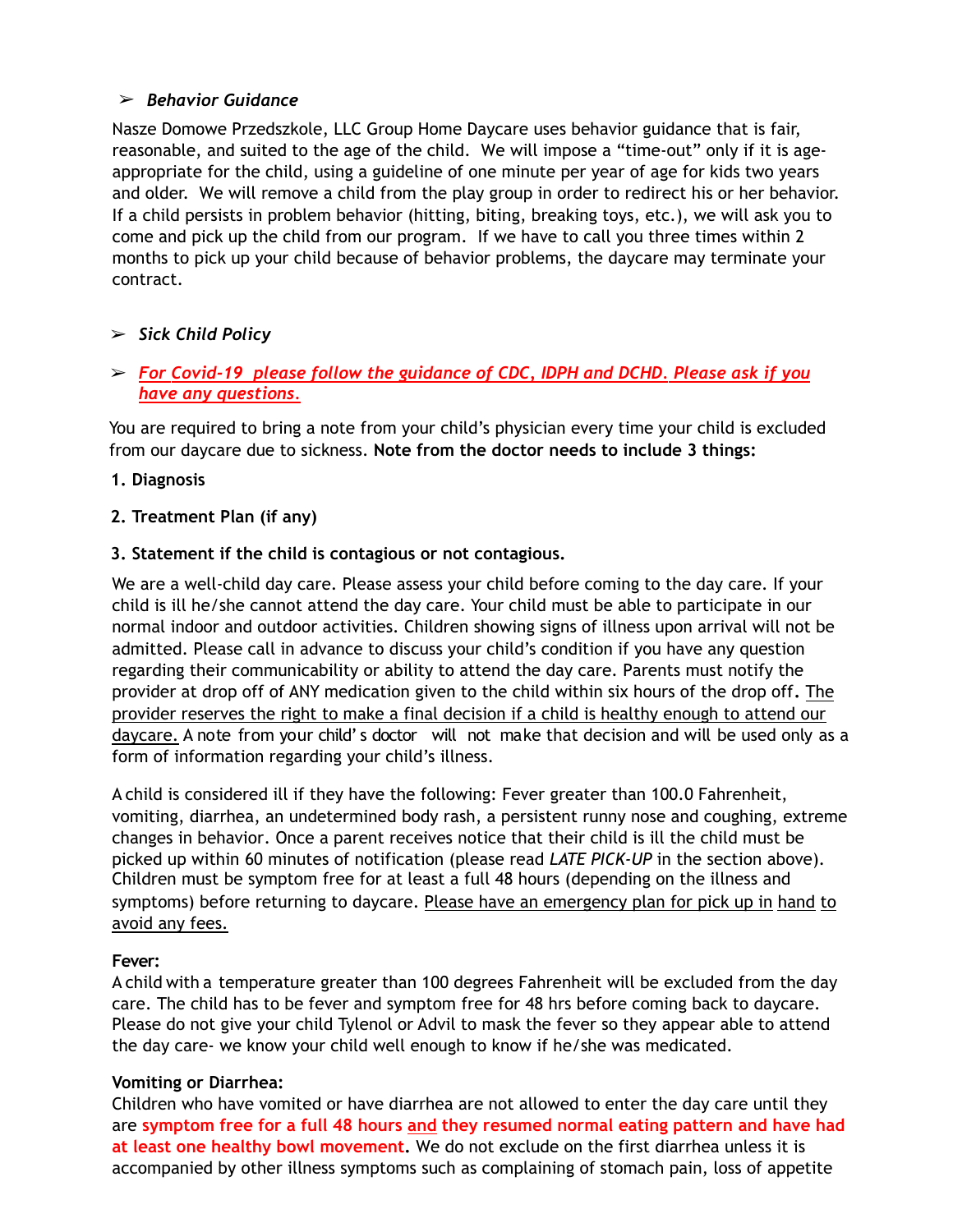etc. We notify the parent of the first one via a phone call, email, or text. If the child has another bout of diarrhea he/she must be excluded until the child is symptom free for 48 hours. If the child returns to day care 48 hours later and has one bout of diarrhea he/she will be excluded again for 48 hours or until symptom free.

#### **Teething:**

Children will be allowed to attend day care if they only present swollen gums and drooling associated with teething and fever of up to 101. It is a common misconception that children get fevers over 101 when they are teething. Children will not be allowed to attend the day care if they have a fever over 101, persistent non-clear runny nose, body rush, coughing, or diarrhea that coincides with teething.

#### **Ear Infection:**

Children may attend the day care with an ear infection as long as he/she is able to participate in our normal activities and does not have any fluid draining out of the ear canal. Children will not be allowed to attend the day care if they have a fever, persistent non-clear runny nose, coughing or diarrhea that coincides with an ear infection.

#### **Allergies:**

If a child comes to day care with a runny nose, coughing, congestion, and the parent feels this is due to allergies we must have a Doctor's diagnosis stating what the child is allergic to. Children will not be allowed to attend the day care if they have a fever, persistent non-clear runny nose, persistent coughing or diarrhea that coincides with allergies.

#### **Viruses:**

We get many reports back from parents stating the child has "just a virus". We must have in writing from the Doctor if the diagnosed virus is contagious. If it is contagious the child may not attend day care until he/she is symptom free for 48 hrs without the aid of fever reducing medication. We have newborns, special needs children, immune-compromised children and newly enrolled children who have not been exposed to the child with a virus. These kids could have serious repercussions from exposure to a viral infection. We cannot accept children into the day care with "just-a-virus" because the Doctor assumes everyone has already been exposed.

**Pink Eye and Conjunctivitis:** Children are not allowed to attend day care with eyes that are red and/or eyes that are weeping with clear or cloudy drainage. They must be completely free of drainage both running and dried drainage around their eyes before they can return to day care. We do not accept Dr.'s notes allowing children to return to day care after treating conjunctivitis if the redness and drainage are still present.

**Medications:** We rarely give medication of any sort. Parents may supply an infant bottle of Advil or Tylenol for babies and a children's bottle for kids over two. We would only give that medication with permission from the parent and directions on the weight/dosage for their child. If we feel the child needs medication we will call the parent to discuss before administration. Again, this is VERY rare. We go months without ever giving medication to the children.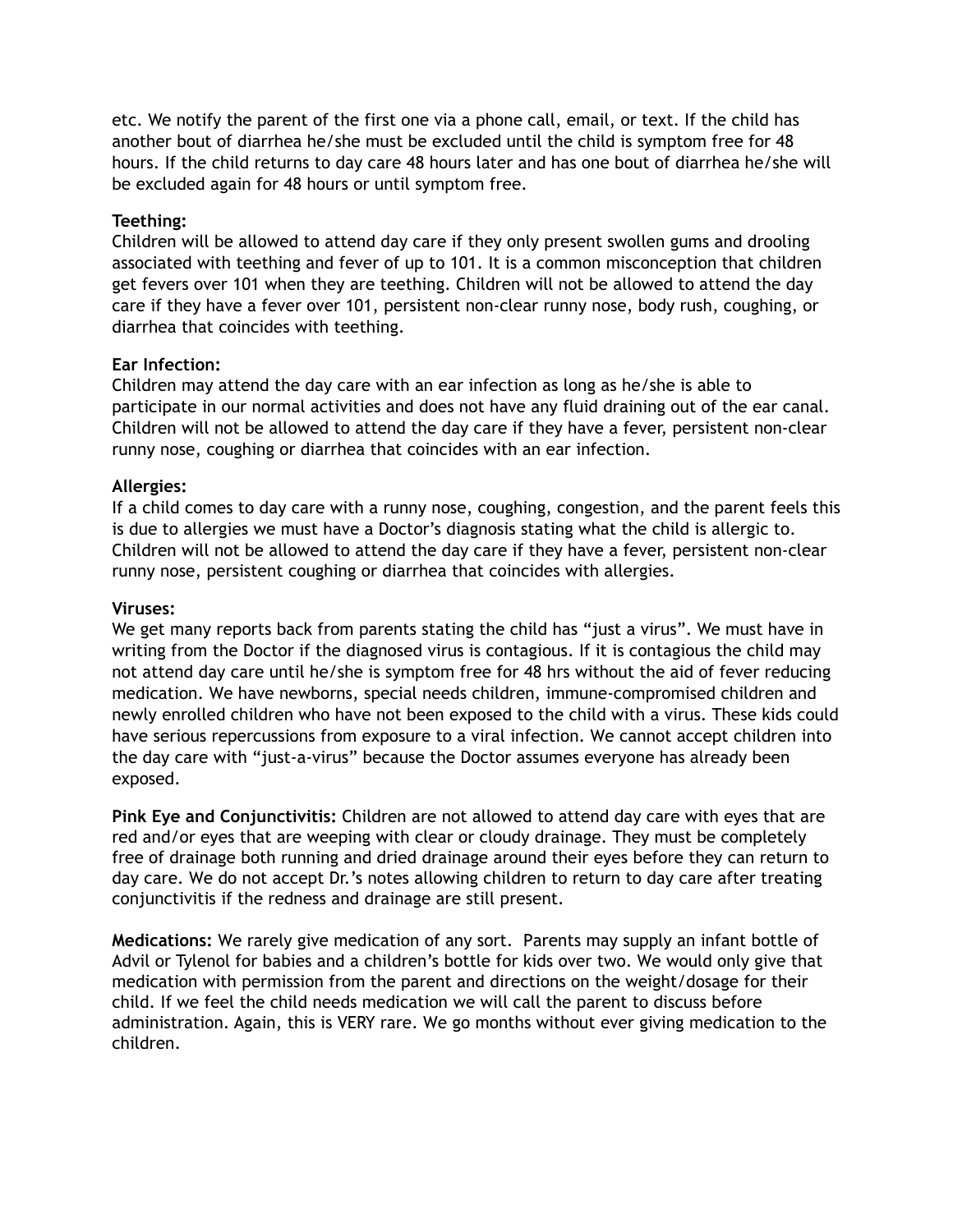We do not give nebulizer or breathing treatments. Please do not ask if we will do this. If your child requires treatments they cannot attend the day care until their condition allows them to be in care without the need of the treatments. We also do not allow parents to give breathing treatments in our home. We will accept a child after receiving a treatment. Please let us know if you have given your child a nebulizer treatment before care.

#### **Head Lice Policy >> Please ask me for a copy of our policy on that matter.**

#### ➢ *Immunizations*

You are required to keep your child current with all immunizations. Each time your child is immunized, you are required to promptly provide Nasze Domowe Przedszkole, LLC Group Home Daycare an updated copy of your child's immunization record. You must update the immunization records yearly.

# ➢ *Emergency Care Policy*

The staff will call 911 and get immediate medical care if your child is involved in a serious or life-threatening emergency, we will then call you. If your child is involved in an emergency that is not serious or life-threatening, the staff will call you as soon as possible.

# ➢ *Transporting Children by Car*

The daycare will transport the children by car or school bus ONLY with your written permission. Our reasons for transporting the children may include, but are not limited to:

- field trips to the library, the park, swimming pool etc.
- transporting children in the event of an emergency

# ➢ *Persons Authorized to Pick-up and Drop-off Your Child*

You must provide the daycare with the name of each person who is authorized to pick up your child. You must notify us beforehand if an unauthorized person will be coming to drop off or pick up your child. We reserve the right to remove anyone from the authorized pickup list for any reason. If a court order limits the rights of one of the parents, you must give us a copy of this court order.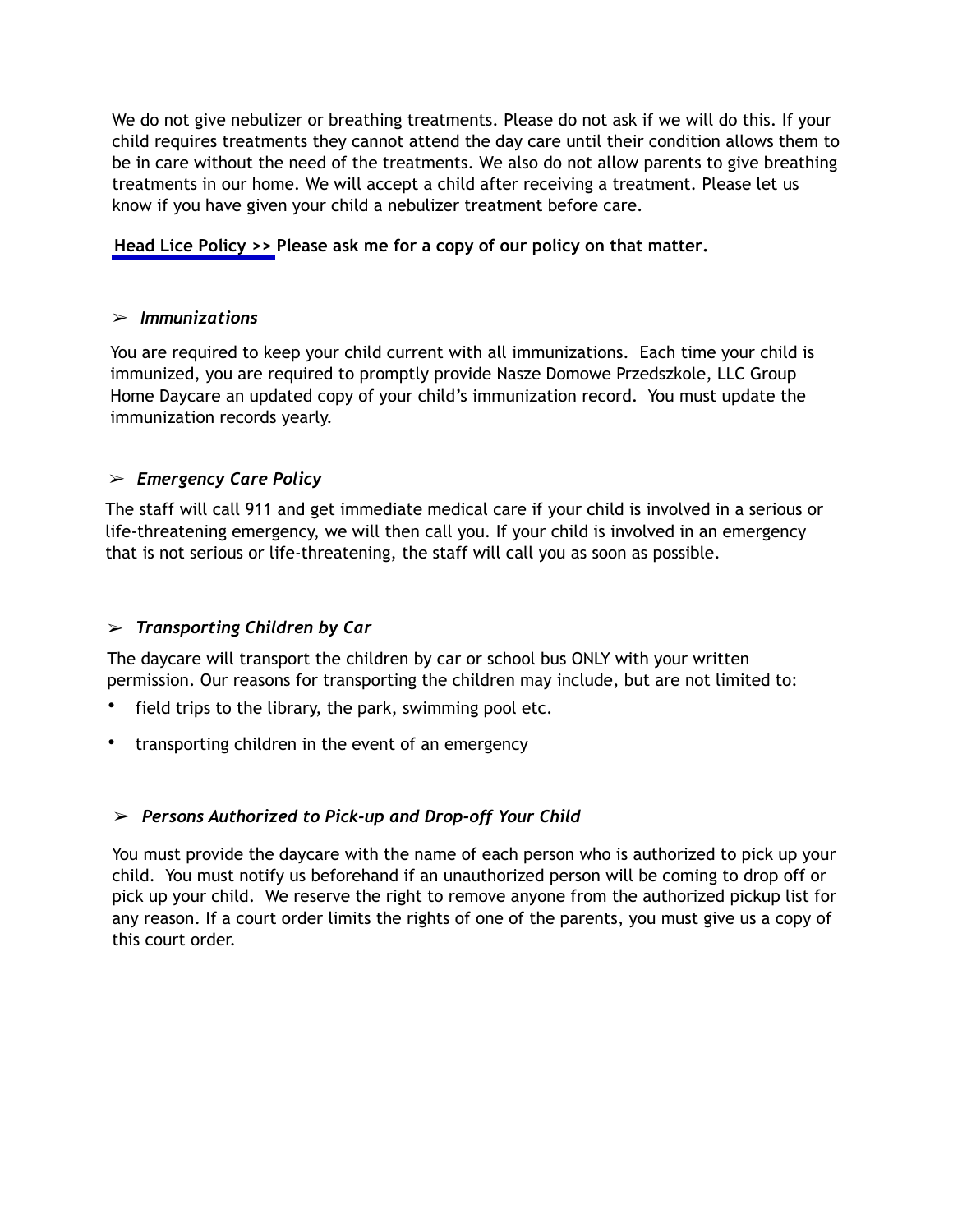# **Pickup and Drop-off Policy**

#### **You are responsible for your child once you enter the premises of our daycare.**

Please do not expect us to take care of your child or discipline your child once you are here and your child is in the pick up area with you. We will always brief you on anything important that might have happened and give you a short update on how the day went but please understand that we have other kids under our care still waiting for their parents to be picked up and we need to take care of them.

If you would like to discuss specific topic or situation regarding your child that would require more time you may request to schedule a phone conference during daycare hours.

Nasze Domowe Przedszkole, LLC Group Home Daycare's first responsibility is protecting the health and safety of the children in our care. When you drop off and pick up your child we need to make sure that the child is being transported safely. Transporting a child under the influence of alcohol or drugs or failing to use an appropriate car seat creates an unsafe situation.

If in our opinion you cannot safely transport a child from my home at pickup time, we will ask you not to take the child and will propose the alternatives listed below. If you refuse to agree to an acceptable alternative and insist on taking the child, we will immediately call the police and report the unsafe situation.

- The staff will call one of the people who are authorized to pick up the child and ask that person to transport the child (appropriate late fees will be applied until your child is no longer in our care).
- The staff will call a cab to pick up you and your child. You'll be responsible for paying the cab fare (appropriate late fees will be applied until your child is no longer in our care).
- If you have failed to bring an appropriate car seat for the child, we will ask you to drive home without the child and return with an appropriate car seat installed in the car. (appropriate late fees will be applied until your child is no longer in our care)